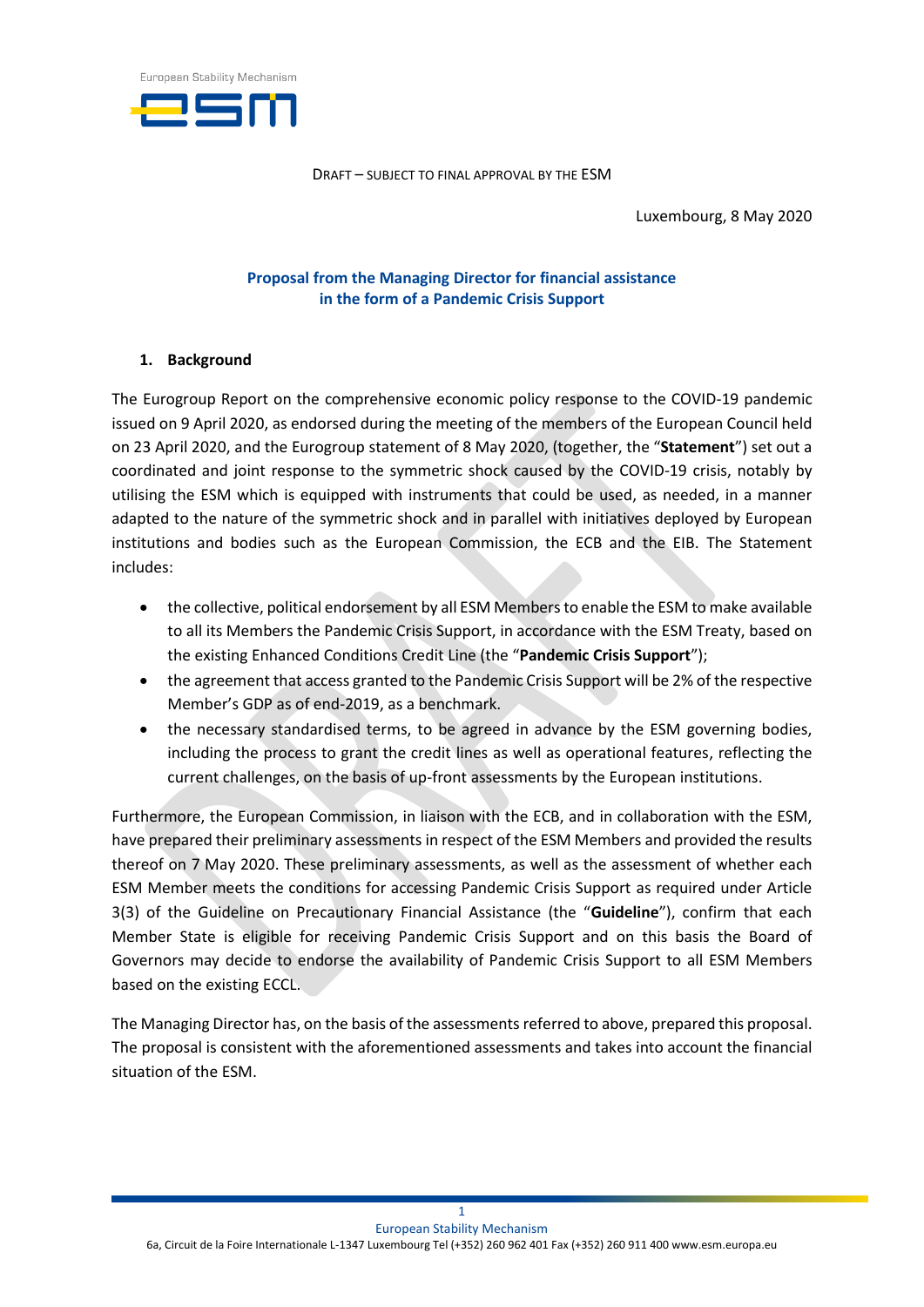

# **2. Summary of the template Pandemic Response Plan detailing the policy measures attached to the Pandemic Crisis Support**

The template Pandemic Response Plan (corresponding to the memorandum of understanding as per Articles 13(3) and 14(2) of the ESM Treaty) prepared by the European Commission details the policy measures to be attached to the financial assistance facility during the initial one year availability period.

The Pandemic Crisis Support is a form of precautionary financial assistance that aims to help ESM Members whose economic conditions are still sound to support domestic financing of direct and indirect healthcare, cure and prevention-related costs due to the COVID-19 crisis.

The Pandemic Crisis Support will be used specifically to cover only COVID-19 crisis induced financing needs.

The template Pandemic Response Plan provides that financial assistance shall be used to support domestic financing of direct and indirect healthcare, cure and prevention-related costs due to the COVID-19 crisis, incurred since February 2020, to safeguard the financial stability of the euro area and its Member States.

Following the end of the COVID-19 crisis, euro area Member States would remain committed to strengthen economic and financial fundamentals, consistent with the EU economic and fiscal coordination and surveillance frameworks, including any flexibility applied by the competent EU institutions.

## **3. Financing needs**

-

On the basis of their up-front assessments, the institutions estimate that significant resources – 2% of an ESM Member's GDP as of end-2019, as a benchmark – should be allocated to the ESM Members as Pandemic Crisis Support.

## **4. Proposal for the financial assistance**

In light of the foregoing, it is proposed<sup>1</sup> that the Pandemic Crisis Support be made available to ESM Members on the following terms:

- 1. The Pandemic Crisis Support is granted based on the existing Enhanced Conditions Credit Line and may include a Primary Market Purchase ("**PMP**") facility, if requested.
- 2. The financial assistance envelope of each Pandemic Crisis Support will be 2% of the ESM Member's GDP as of end-2019, as a benchmark and will be used to support domestic financing

 $1$  The terms in this proposal are intended to indicate the consensus view on the terms on which the Pandemic Crisis Support will be granted. These will take legal effect subject to a subsequent Board of Governors resolution pursuant to a specific request from a Member State.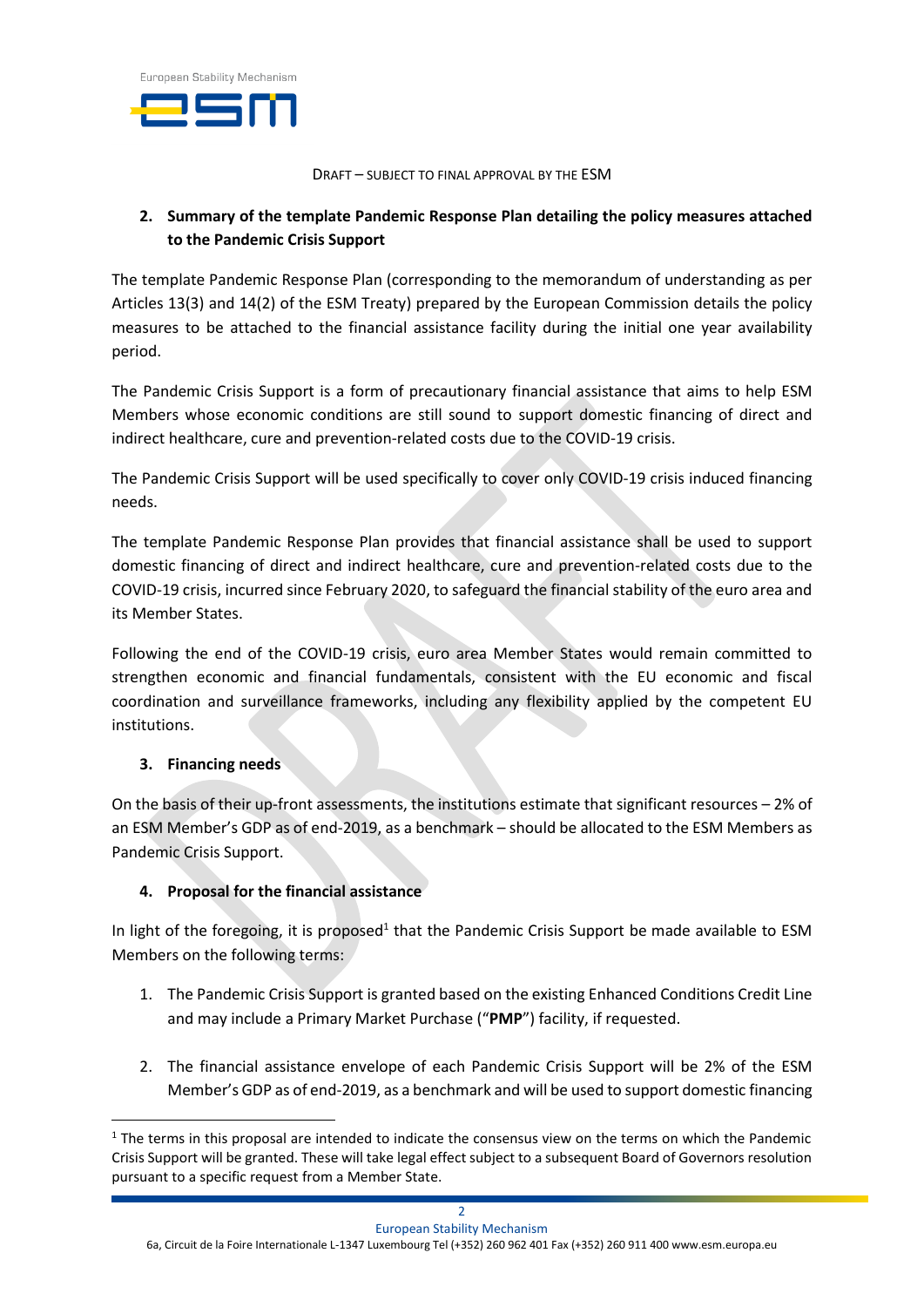

of direct and indirect healthcare, cure and prevention-related costs due to the COVID-19 crisis incurred since February 2020.

- 3. Requests for Pandemic Crisis Support may be made until 31 December 2022. Upon proposal by the Managing Director, the Board of Governors may decide by mutual agreement to adjust this deadline. The Managing Director proposal would be based on objective evidence on the course of the crisis.
- 4. The initial availability period for each Pandemic Crisis Support will be 12 months, which could be extended twice for 6 months, in accordance with the standard framework for precautionary instruments.
- 5. Disbursements will be in cash (via a loan or a primary market purchase, if a PMP facility has been included) or "in kind". The framework for disbursements will be as follows:
	- a. Each member can draw the facility in full in kind or in cash.
	- b. As to cash disbursements, an ESM Member State may request one disbursement per month. In general, a Member State can draw up to 15% of the aggregate amount of the Pandemic Crisis Support approved for the respective ESM Member State in cash per month. The ESM may agree to provide additional liquidity where requested regarding a particular disbursement, on a pro-rata and best effort basis.
	- c. To facilitate planning, all ESM Member States should advise the ESM of each of their intended request for a given month at the end of the preceding month, and also provide on a non-binding basis 3-month rolling plans showing the amounts they intend to request.
	- d. Standard notice periods of 5 business days and 10 business days for disbursements up to €3bn and above €3bn respectively apply to the requests for funds to be disbursed in cash, as per the ESM Standard Facility Specific Terms. Notice periods of 5 business days apply for disbursements "in kind".
- 6. Initially, all disbursements in cash will be sourced from a common funding silo, and the base rate charged to the Pandemic Crisis Support beneficiaries will reflect the cost-of-funding of that silo. The Managing Director considers this to be the best proposal that can be implemented in time to make the Pandemic Crisis Support available in the immediate future. If in future the Managing Director assesses that there is a more efficient way of ESM funding while reflecting, from a pricing perspective, the special nature of the Pandemic Crisis Support, a separate proposal would be prepared and submitted to the Board of Governors for decision.
- 7. The ESM will finance the loans through the issuance of financial instruments. To increase access to ESG-focused investors, some of these financial instruments might be "Social Bonds",